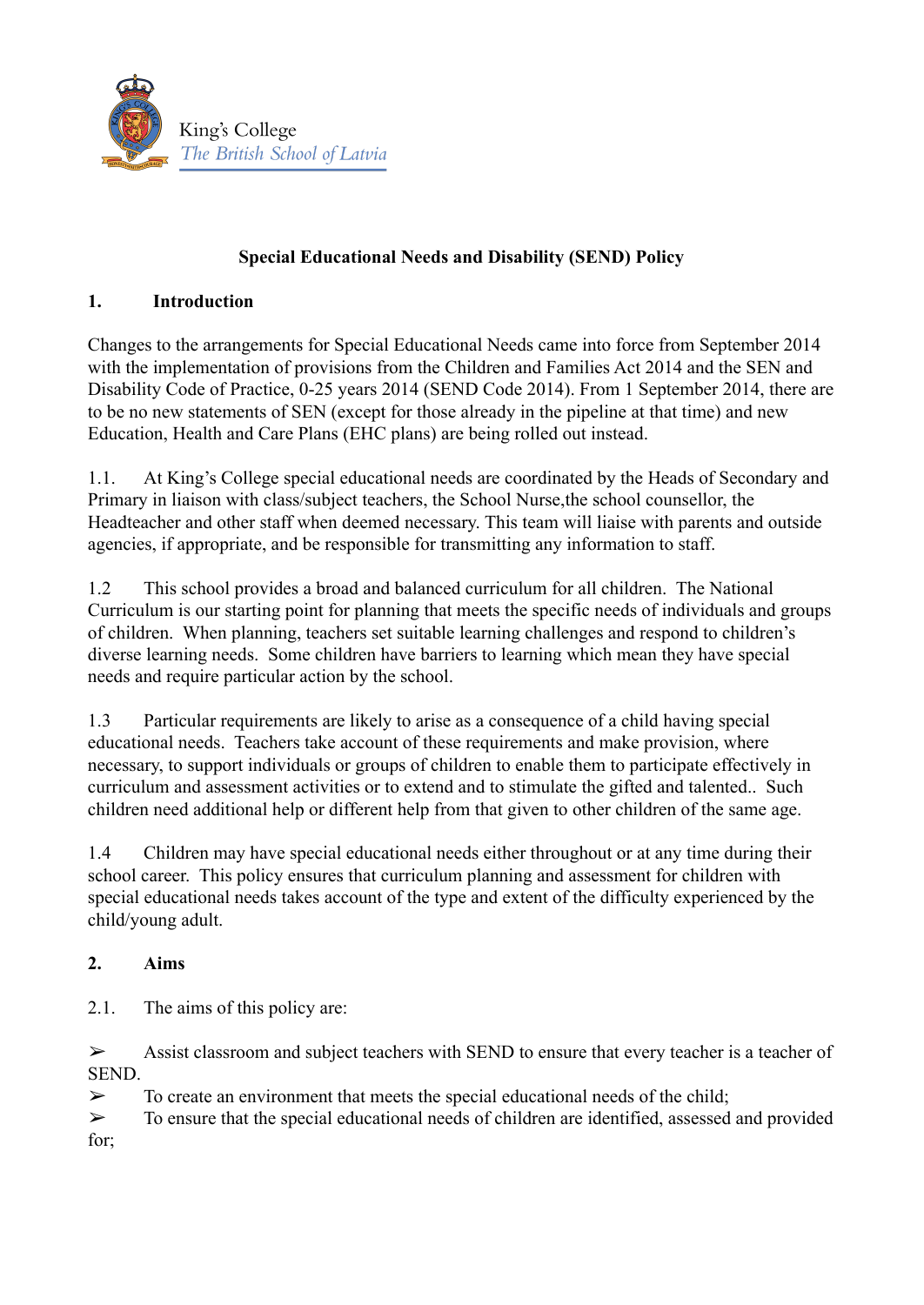

 $\triangleright$  To make clear the expectations of all partners in the process:

 $\triangleright$  To identify the roles and responsibilities of staff in providing for children's special educational needs;

- $\triangleright$  To enable all children to have full access to all elements of the school curriculum;
- $\triangleright$  To ensure that parents are able to play their part in supporting their child's education;
- $\triangleright$  To ensure that our children have a voice in this process.
- $\geq$  To ensure that gifted and talented pupils are extended and stimulated.

### **3. Educational Inclusion**

At King's College we aim to offer excellence and choice to all our children, whatever their ability or needs. We have high expectations of all our children. We aim to achieve this through the removal of barriers to learning and participation. We want all our children to feel that they are a valued part of the school community. Through appropriate curricular provision, we respect the fact that children:

 $\triangleright$  have different educational and behavioural needs and aspirations;

➢ require different strategies for learning;

➢ acquire, assimilate and communicate information at different teaching approaches and experiences.

3.1. Teachers respond to children's needs by:

➢ Providing support for children who need help with communication, language and literacy;

➢ Planning to develop children's understanding through the use of all their senses and of varied experiences;

➢ Planning for children's full participation in learning, and in physical and practical activities;

➢ Helping children to manage their behaviour and to take part of learning effectively and safely;

➢ Helping individuals to manage their emotions, particularly trauma or stress, and take part in learning.

- ➢ Contacting outside agencies for support when deemed necessary.
- $\triangleright$  Liase with the team of teacher and TA support to form intervientions
- $\triangleright$  Work with ISPs for students with SEND

# **4. Special Education Needs**

4.1 Children/young adults with special educational needs have learning difficulties that call for special provision to be made. All children/young adults may have special needs at some time in their lives. Children/young adults have a learning difficulty if: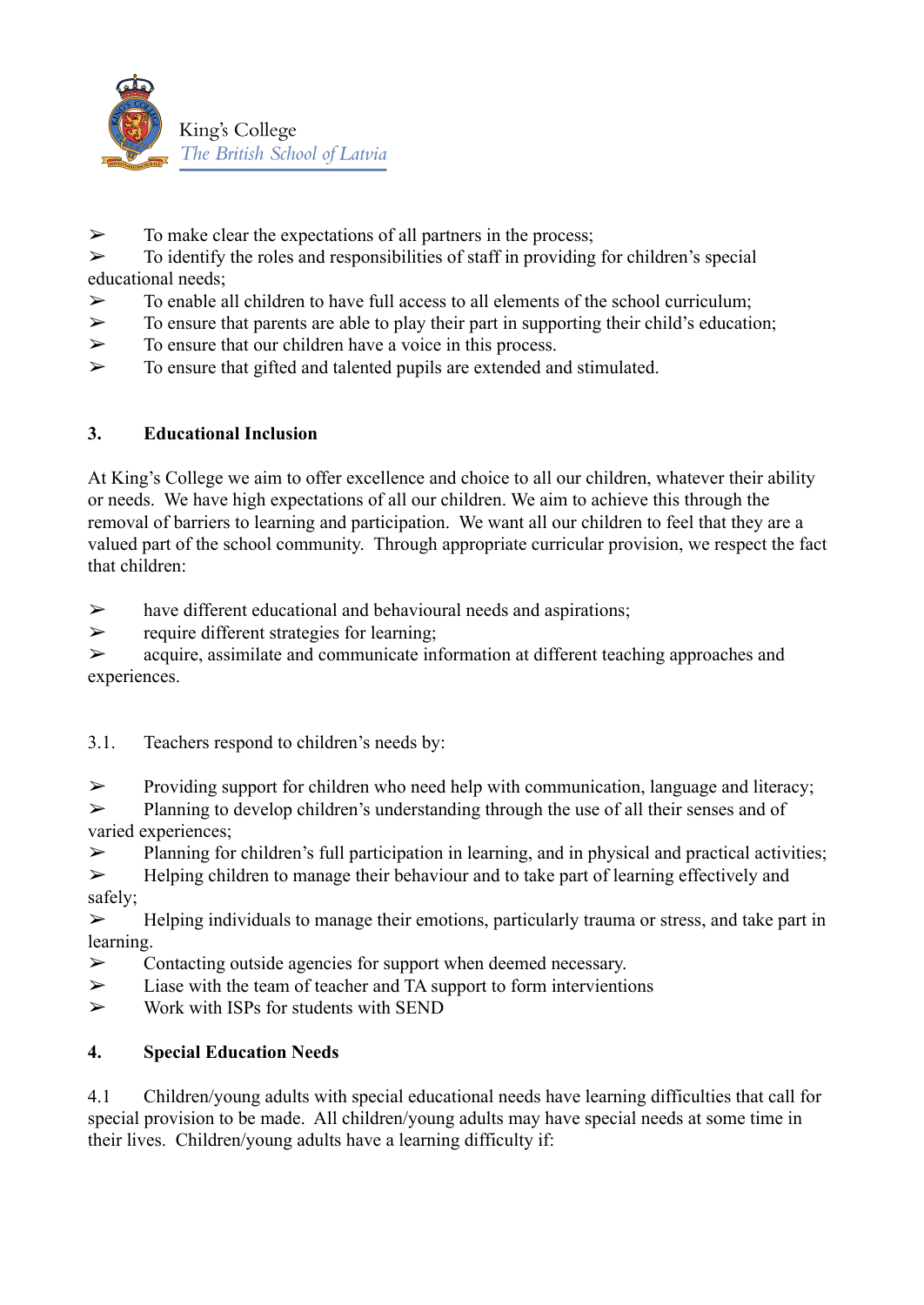

 $\geq$  They have significantly greater difficulty in learning than the majority of children of the same age;

 $\triangleright$  They have a disability, which prevents or hinders them from making use of the educational facilities that are provided for other children of the same age.

4.2 If our assessments show that a child/young adult may have a learning difficulty, we use a range of strategies that makes full use of all available classroom and school resources. After the initial identification of special educational needs, the child's/young adult´s class/subject teacher will offer interventions and strategies that are different from, or additional to those provided as part of their usual working practices. The class/subject teacher and head of phase will consult with parents and draw upon them for additional information and support at home. The class/subject teacher and Head of Phase monitors the child's/young adult´s progress over several weeks.

4.3 Where necessary the student may receive additional support in the form of intervention support.

4.4.1 It may be necessary that some external support or assessment is required. The school may suggest a support service; however, the parents may decide to contact their own. The school does not provide external assessment and can only advice.

### 4.5 **Gifted and Talented**

4.5.1 We use a range of strategies to identify gifted and talented children/young adults. The identification process is ongoing, and begins when the child/young adult joins our school.

4.5.2 The children/young adults undertake various forms of assessment throughout the year. The PTE, PTM and PTS and CAT4 asre standardised assessments that can be compared across the world. We compare the information from these tests with a range of national data, in order to ensure that each child/young adult is making appropriate progress.

4.5.3 Teachers discuss the children's/young adult´s progress with parents at the termly consultations, and report termly on each child's/young adult´s progress.

4.5.4 Our teachers plan carefully to meet the learning needs of all our children/young adults. We give all children/young adults the opportunity to show what they know, understand and can do, and we achieve this in a variety of ways when planning for children's learning, such as providing:

 $\triangleright$  A common activity that allows the children/young adults to respond at their own level;

➢ An enrichment activity that broadens a child's/young adult´s learning in a particular skill or knowledge area;

 $\triangleright$  An individual activity within a common theme that reflects a greater depth of understanding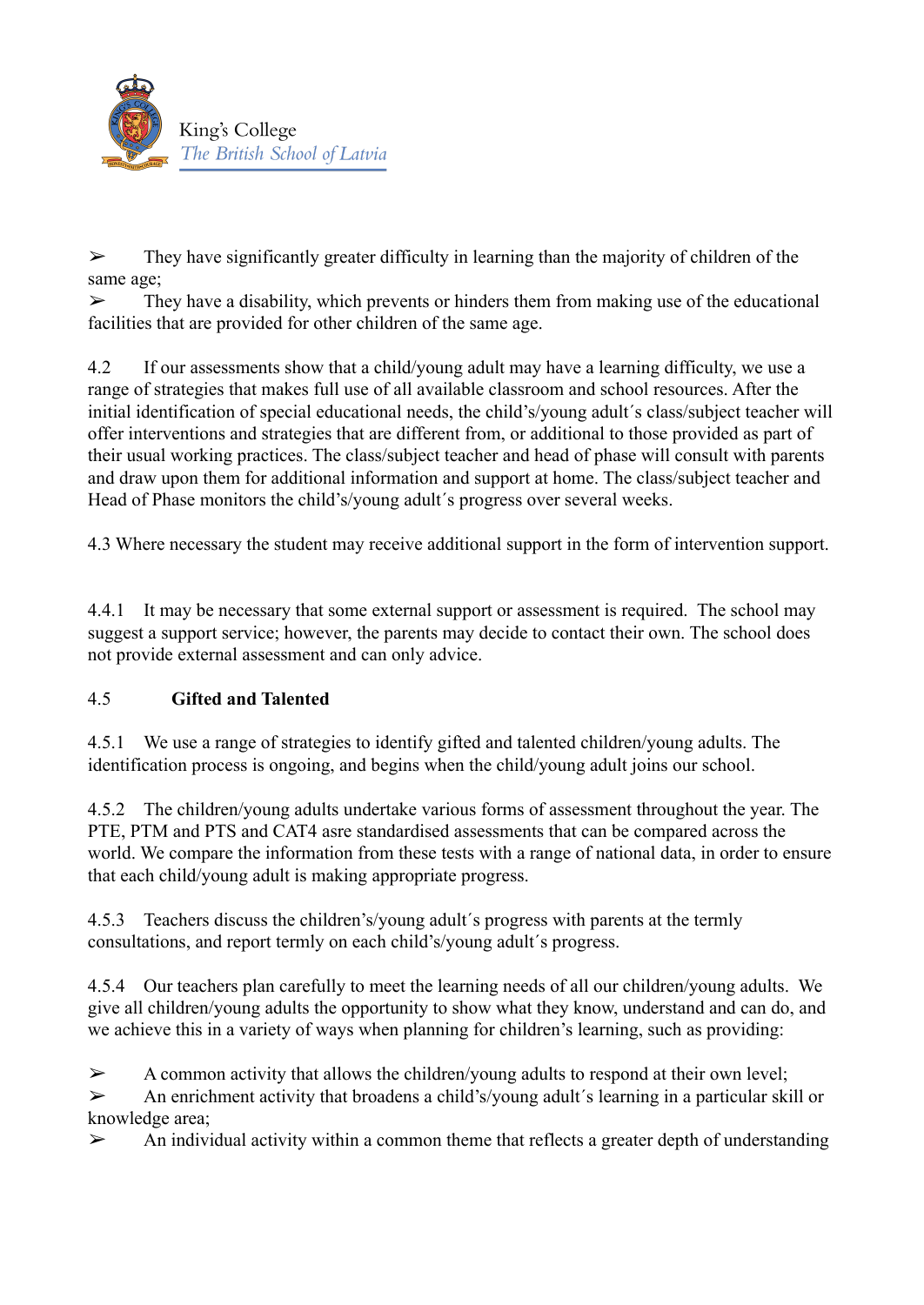

and higher level of attainment;

 $\triangleright$  The opportunity for children/young adults to progress through their work at their own rate of learning.

 $\triangleright$  An opportunity to join other classes or receive planned challenging teaching

4.5.5 The Role of the Senior Management Team

The Senior Management Team does its best to secure the necessary provision for any pupil identified as having educational needs. The senior managers ensure that all teachers are aware of the importance of providing for these children. The senior management team ensures that parents are notified of any decision by the school that SEN provision is to be made for their child/young adult.

### **5. Assessment**

5.1 All pupils are assessed as part of the admissions process to King's College, Latvia and shortly after admission. Progress is measured from these baseline assessments.

5.2 King's College is an academic school with a selection process for entry into the Primary and Secondary School. Pupils deemed to have a learning need that cannot be managed by the subject teacher would be unlikely to be granted a place in the Secondary School.

5.3 Early identification of Special Educational Needs is vital. The class/subject teacher and Head of phase will inform the parents at the earliest opportunity to alert them to concerns and enlist their active help and participation.

5.4 The assessment of children reflects as far as possible their participation in the whole curriculum of the school. The class/subject teacher can break down the assessment into smaller steps in order to aid progress and provide detailed and accurate indicators.

5.5 The class/subject teacher and members of the team assess and monitor the children's/young adult´s progress in line with existing school practices and against any targets set on ISP's This is an ongoing process.

5.6 It is the parents´ financial responsibility if an outside specialist is deemed necessary.

### 6. **Access to the Curriculum**

6.1 All pupils have an entitlement to a broad and balanced curriculum, which is differentiated to enable them to: